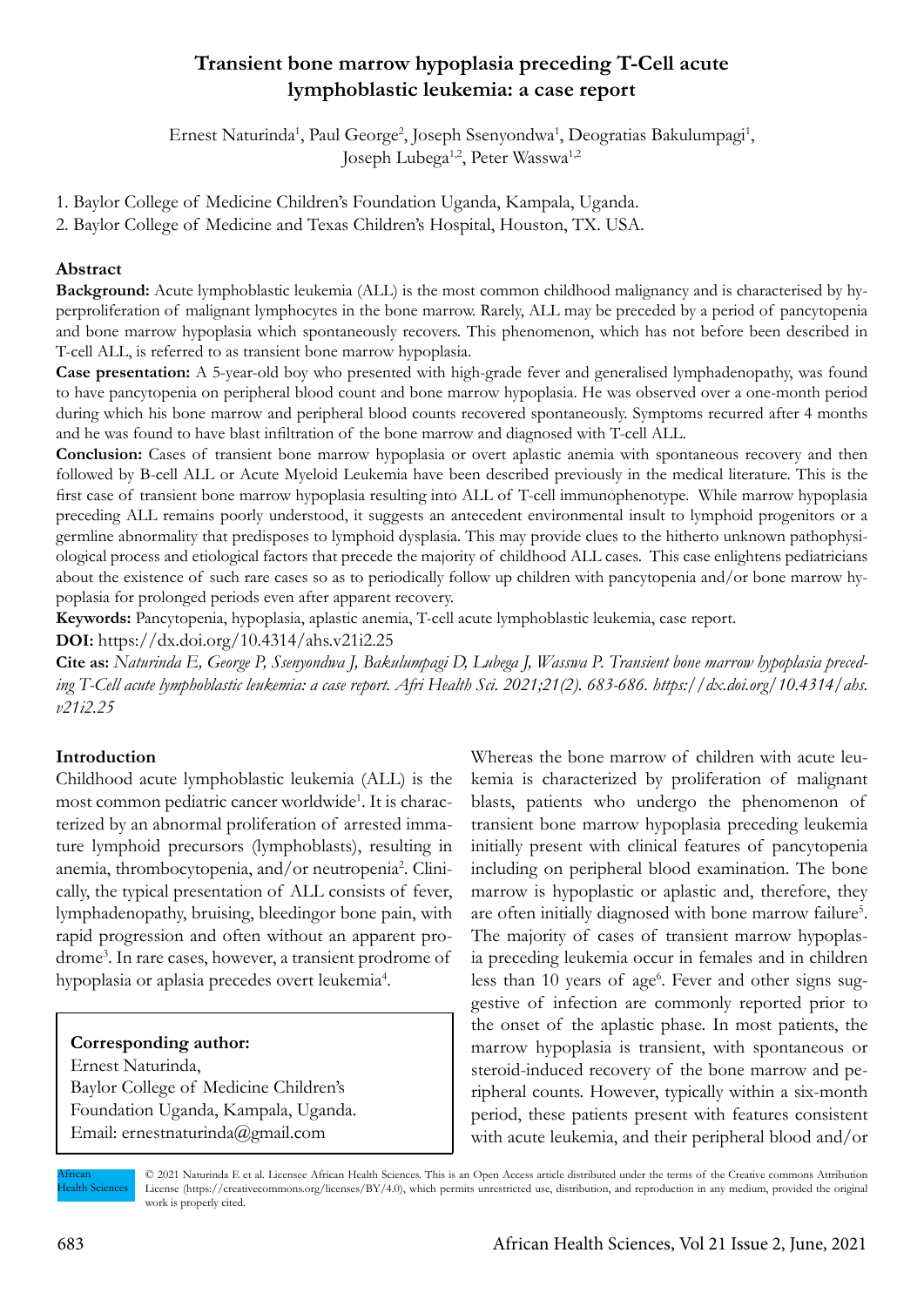bone marrow shows a proliferation of blasts, confirming a diagnosis of acute leukemia<sup>7</sup>. Despite these differences in presentation, the hypoplastic phase preceding ALL does not seem to confer a worse prognosis and does not change the established standard of care for leukemia in general<sup>8</sup>.

Relatively few cases of this phenomenon have been described worldwide, and none to our knowledge in African children. Further, transient marrow hypoplasia preceding leukemia has been previously described as occurring with B-cell ALL and Acute Myeloid Leukemia. We found no cases of transient marrow hypoplasia preceding T-cell ALL in published literature. Here, we present a case of pediatric T-cell ALL that was preceded by a period of bone marrow hypoplasia in a 5-year-old boy.

#### **Case**

A 5-year-old, previously healthy boy presented to the Pediatrics Emergency Room with a six months history of high-grade fevers, oral sores and generalized lymphadenopathy. Other symptoms included night sweats and weight loss, with no known history of bruising or bleeding. He had been previously presumptively treated for Tuberculosis without any significant improvement. There was no known history of steroid use. At initial presentation, he was ill-appearing, pale and had generalized lymphadenopathy. A complete blood count showed a white cell count of  $1,750$  cells/ $\mu$ L, neutropenia of 510 cells/µL, lymphopenia of 770 cells/µL, and monocytosis of  $470$  cells/ $\mu$ L. He had thrombocytopenia of 21,000 platelets/µL and anemia with hemoglobin concentration 7.0  $g/dL$ . The initial differential diagnosis included aplastic anemia and leukemia. A bone marrow aspirate and biopsy were performed that showed a hypocellular marrow with reduced erythroid progenitors, relative lymphocytosis with aberrant morphology of small mature lymphocytes but no blasts. Flow cytometry revealed no abnormal clonal proliferation. Conclusively, findings were suggestive of a hypoplastic marrow of undetermined etiology.

Although we considered performing a work up for virus infections and genetic bone marrow failure syndromes, our center does not have capacity for these studies. He was managed with antibiotics in view of fever and moderate neutropenia and supportive packed erythrocyte transfusions. Over the subsequent three weeks, his symptoms resolved, his blood counts recovered to within normal ranges, and he was given a follow

up appointment in one month. Noteworthy, he was not treated with steroids during this period.

The patient is reported to have been generally well following discharge until 4 months later when he had a recrudescence of high-grade fevers, pallor, and generalized lymphadenopathy. His complete blood count showed leukopenia with white blood cells  $530/\mu L$ , profound neutropenia  $60/\mu L$ , lymphopenia  $430/\mu L$ , monocytes  $40/\mu L$ , normal platelet count of 196,000/ µL, and moderate anemia with hemoglobin 9.5 mg/dL. Bone marrow aspirate showed 80% lymphoblasts. Flow cytometry of bone marrow aspirate showed clonal proliferation of cells positive for CD45, CD3, CD7, CD5 and CD2. The cells were negative for B cell markers CD19, C20, and CD10 and negative for myeloid markers CD13 and CD33, consistent with T-cell ALL (Figure 1). Analysis of cerebrospinal fluid was negative for pleocytosis or blasts. He was risk-stratified as High Risk ALL based on T cell immunophenotype and started on a 4-drug induction of vincristine, dexamethasone, daunorubicin, L-asparaginase and intrathecal methotrexate. He achieved remission with no evidence of minimal residual disease at a flow cytometry resolution of 1 in 10,000 events. He successfully completed augmented BFM Consolidation, Capizzi methotrexate in Interim Maintenance, and Delayed Intensification, and is on Maintenance chemotherapy as per Children's Oncology Group treatment protocols. He was clinically in good general condition with no evidence of relapse at last review.

#### **Discussion**

ALL preceding spontaneous recovery of unexplained bone marrow hypoplasia is a rare and highly hypothesized phenomenon<sup>9,10</sup>. It occurs in approximately 2% of cases of ALL, usually amongst females below 10 years of age $9-12$ . This is the first and only case observed at our pediatric cancer center over the last three years. Several terms have been used by several authors to describe this phenomenon, including pancytopenic prodrome of ALL, hypoplastic anemia, transient pancytopenia preceding ALL (pre-ALL), or aplastic anemia preceding  $\text{ALL}$ <sup>11–16</sup>. Some literature, however, describes findings suggestive of aplastic anemia in pre-ALL as "nonclassical" or inadequate to suggest aplastic anemia<sup>10,11</sup>. Typically, no other known bone marrow failure syndromes such as Fanconi anemia or myelodysplasia can be identified using morphological, cytogenetic or immunophenotypic analyses. In some cases, an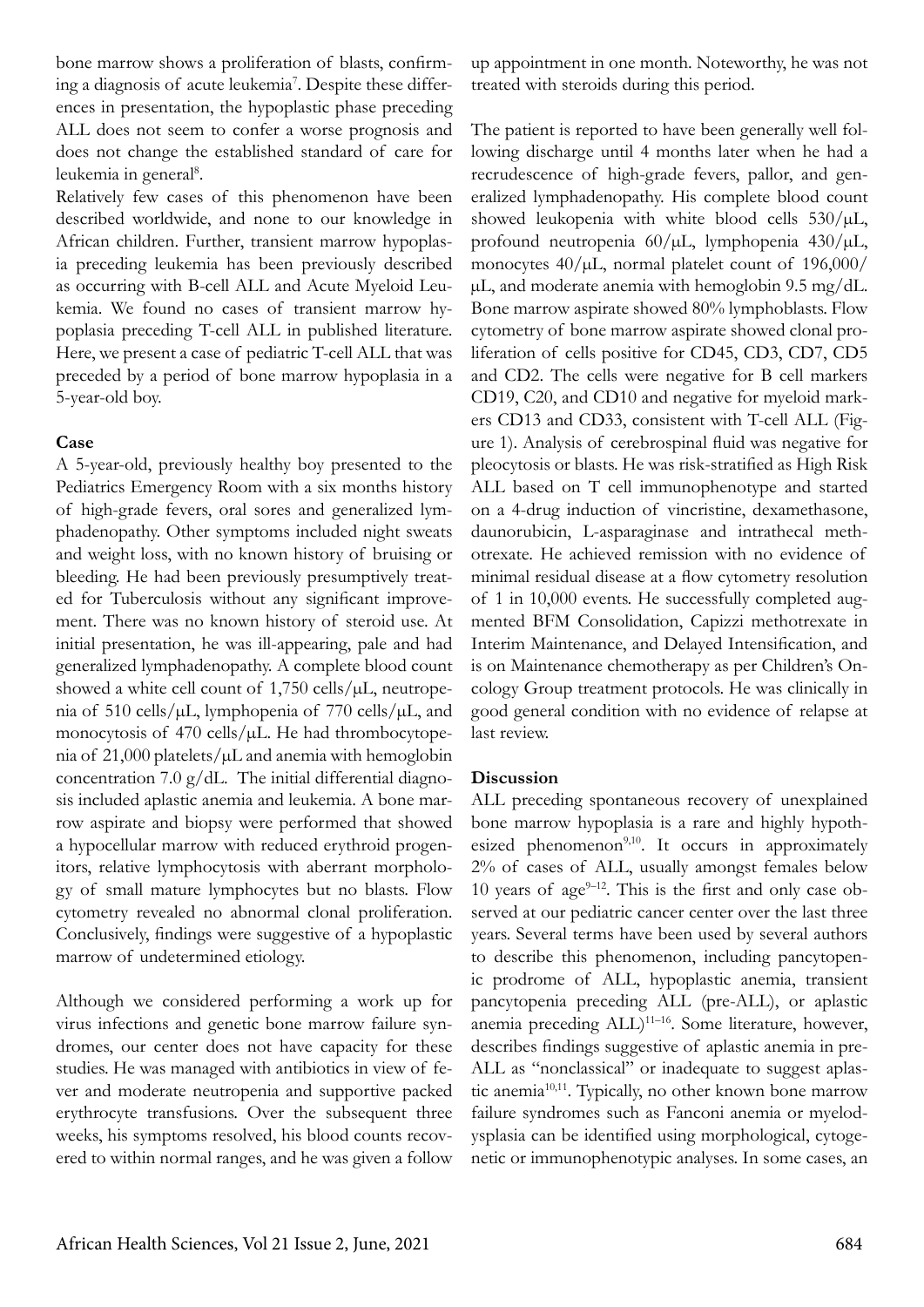inconsequential percentage of blasts may be found<sup>11,16</sup>. In most cases, medical history is significant for a fever preceding marrow hypoplasia and an infection-related cause can be identified in some cases $9,10,14$ . The period from marrow recovery to overt ALL is typically within 6 months, consistent with our patient who developed overt ALL within 4 months<sup>9,14</sup>.

The pathophysiology and biological underpinnings of the pre-ALL remain enigmatic<sup>11</sup>. Hypotheses include virus-induced bone marrow suppression and concomitant leukemogenic genetic damage, or an aberrant immune response to virus infection that perhaps enhances proliferation of pre-leukemia lymphoblasts to overt leukemia<sup>16,18 - 20</sup>. Conversely, literature has described cases of ALL remissions associated with infection suggesting that pre-ALL may be a case of transient remission of undiagnosed ALL. This is the first case of pre-ALL of T cell immunophenotype. The reason for the predominance of B cell immunophenotype among cases of pre-ALL is not apparent but it may relate to the rarity of T cell ALL  $\langle 20\% \text{ of ALL} \rangle$  and/or the extramedullary origin of  $T$  lymphocytes<sup>22</sup>.

Bone marrow hypoplasia preceding ALL and its unresolved mechanisms warrant further research because it may open new insights into etiology of pediatric ALL and enable pre-overt detection of ALL that may be more curable on the basis of a lower leukemia cell burden in the marrow during this period<sup>16</sup>. This case also enlightens practitioners to periodically follow up children with unexplained pancytopenia and/or bone marrow hypoplasia for several years even after apparent recovery.

### **Limitations**

We are currently unable to do genetic and viral studies at our facility. Availability of such workup would have gone a long way in studying underlying genetic mutations, probable oncogenic viruses associated with this condition.

### **Declaration**

### **Consent**

Informed consent was obtained from the mother of the child.

### **Funding**

None.

### **Competing interests**

None.

# **Availability of data and materials**

Available.

## **Acknowledgements**

None.

## **Authors' contributions**

Ernest Naturinda: literature review, case report authorship. Joseph Ssenyondwa and Deogratias Bakulumpagi: patient data review and follow up. Paul George, Joseph Lubega and Peter Wasswa: editing.

## **References**

1. Cancers that Develop in Children [Internet]. [cited 2018 Oct 27]. Available from: https://www.cancer.org/ cancer/cancer-in-children/types-of-childhood-cancers. html

2. Inaba H, Greaves M, Mullighan CG. Acute lymphoblastic leukaemia. *The Lancet*. 2013 Jun 1;381(9881):1943– 55.

3. Chiaretti S, Vitale A, Cazzaniga G, Orlando SM, Silvestri D, Fazi P, et al. Clinico-biologic features of 5202 acute lymphoblastic leukemia patients enrolled in the Italian AIEOP and GIMEMA Protocols and stratified in age-cohorts. *Haematologica*. 2013 May 28;haematol.2012.080432.

4. Hasle H, Heim S, Schroeder H, Schmiegelow K, Ostergaard E, Kerndrup G. Transient pancytopenia preceding acute lymphoblastic leukemia (pre-ALL). *Leukemia*. 1995;9(4):605–608.

5. Melhorn DK, Gross S, Newman AJ. Acute childhood leukemia presenting as aplastic anemia: The response to corticosteroids. *J Pediatr*. 1970 Oct 1;77(4):647–52.

6. Matloub YH, Brunning RD, Arthur DC, Ramsay NKC. Severe aplastic anemia preceding acute lymphoblastic leukemia. *Cancer*. 1993 Jan 1;71(1):264–8.

7. Homans ACMD, Cohen JLMS, Barker BEPD, Mazur EMMD. Aplastic Presentation of Acute Lymphoblastic Leukemia: Evidence for Cellular Inhibition of Normal Hematopoietic Progenitors. *J Pediatr Hematol*. 1989;11(4):456–62.

8. Lyngaard, Line Stensig, et al. Acute Lymphoblastic Leukemia presenting with pancytopenia followed by a 14-month-long period of transient remission possibly supporting he adrenal hypothesis of leukemogenesis. *Journal of Pediatric Hematology/Oncology* 38.8 (2016): e271-e273

9. Matloub YH, Brunning RD, Arthur DC, Ramsay NKC. Severe aplastic anemia preceding acute lymphoblastic leukemia. Cancer. 1993 Jan 1;71(1):264–8.